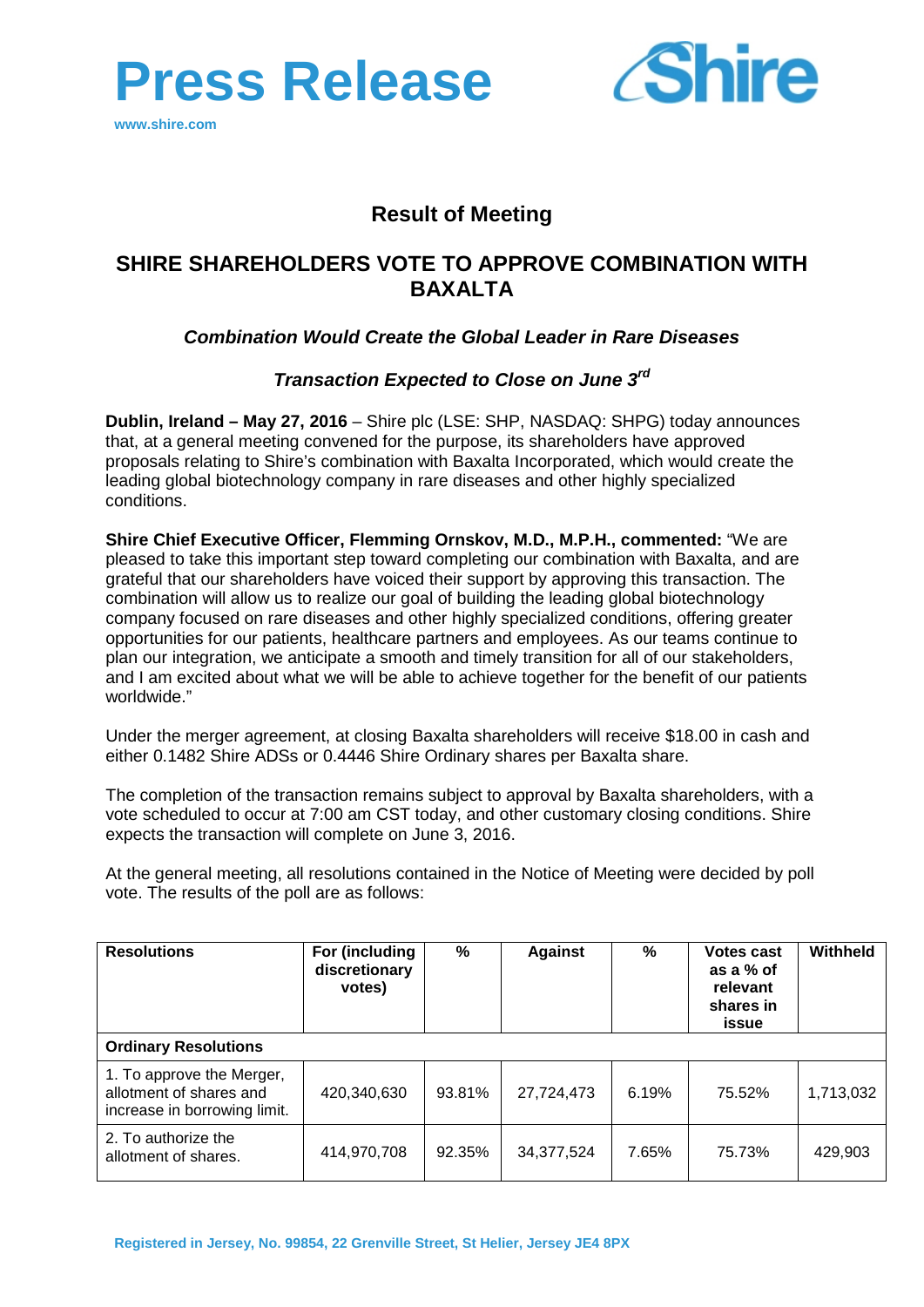| <b>Special Resolutions</b>                                       |             |        |            |       |        |           |
|------------------------------------------------------------------|-------------|--------|------------|-------|--------|-----------|
| 3. To authorize the<br>disapplication of pre-<br>emption rights. | 416,265,573 | 93.36% | 29,598,188 | 6.64% | 75.15% | 3,914,374 |
| 4. To authorize purchases<br>of own shares.                      | 437,094,810 | 97.28% | 12,225,243 | 2.72% | 75.73% | 458.082   |

As at the record date, May 25, 2016, the Company had 593,337,139 Ordinary Shares of 5 pence each in issue (excluding shares held in treasury). Shareholders are entitled to one vote per share. A vote "withheld" is not a vote in law and is not counted in the calculation of the proportion of votes validly cast.

In accordance with Listing Rule 9.6.2R copies of the relevant resolutions passed at the meeting have been submitted to the National Storage Mechanism and will be available for viewing shortly at: [www.morningstar.co.uk/uk/nsm.](http://www.morningstar.co.uk/uk/nsm)

### **About Shire**

Shire enables people with life-altering conditions to lead better lives.

Shire's strategy is to focus on developing and marketing innovative specialty medicines to meet significant unmet patient needs.

Shire's focus is on providing treatments in Rare Diseases, Neuroscience, Gastrointestinal and Internal Medicine and we are developing treatments for symptomatic conditions treated by specialist physicians in other targeted therapeutic areas, such as Ophthalmics.

#### **FOR FURTHER INFORMATION PLEASE CONTACT:**

#### **FOR SHIRE**

#### **Investor Relations**

| Sarah Elton-Farr                               | seltonfarr@shire.com                   | +44 1256 894157                    |
|------------------------------------------------|----------------------------------------|------------------------------------|
| <b>Robert Coates</b>                           | rcoates@shire.com                      | +44 1256 894874                    |
| lan Karp                                       | ikarp@shire.com                        | +1 781 482 9018                    |
| Media<br>Michele Galen<br><b>Brooke Clarke</b> | mgalen@shire.com<br>brclarke@shire.com | +1 781 482 1867<br>+44 1256 894829 |

#### **FTI Consulting (Media Advisor to the Company)**

| Ben Atwell (London)          | ben.atwell@fticonsulting.com        | +44 20 3727 1000 |
|------------------------------|-------------------------------------|------------------|
| David Roady (New York)       | david.roady@fticonsulting.com       | +1 212 850 5600  |
| Robert Stanislaro (New York) | robert.stanislaro@fticonsulting.com | +1 212 850 5600  |

#### **Forward-Looking Statements**

Statements included herein that are not historical facts, including without limitation statements concerning the financial and strategic benefits of our combination with Baxalta, our 20x20 ambition that targets \$20 billion in combined product sales by 2020, as well as other targets for future financial results, capital structure, performance and sustainability of the combined company, the combined company's future strategy, plans, objectives, expectations and intentions, the anticipated timing of clinical trials and approvals for, and the commercial potential of, inline or pipeline products are forward-looking statements. Such forward-looking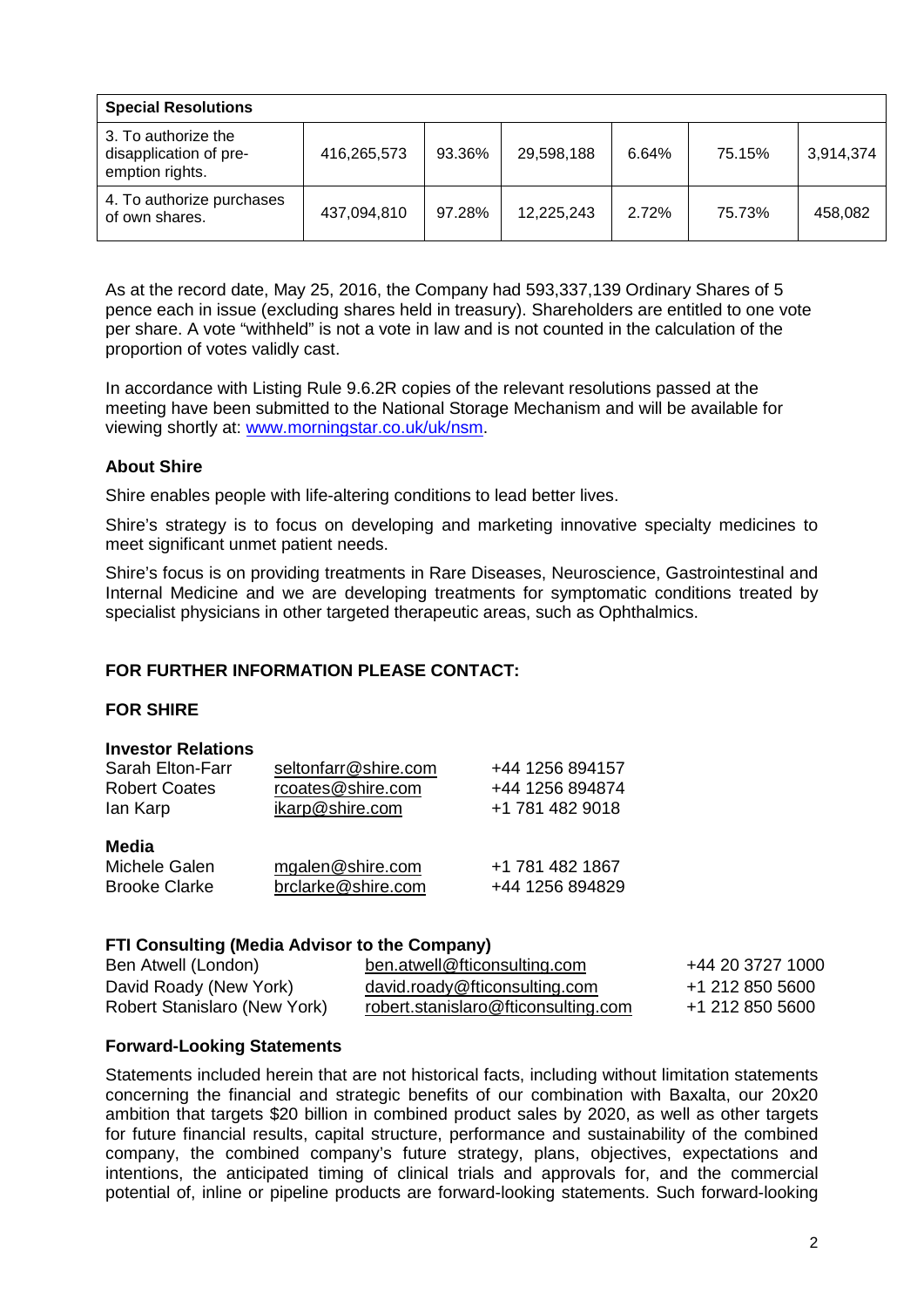statements involve a number of risks and uncertainties and are subject to change at any time. In the event such risks or uncertainties materialize, Shire's results could be materially adversely affected. The risks and uncertainties include, but are not limited to, the following:

- disruption from the acquisition and integration of Baxalta may make it more difficult to conduct business as usual or maintain relationships with patients, physicians, employees or suppliers;
- the company may not achieve some or all of the anticipated benefits of Baxalta's spin-off from Baxter International, Inc. ("Baxter") and the acquisition may have an adverse impact on Baxalta's existing arrangements with Baxter, including those related to transition, manufacturing and supply services and tax matters;
- the failure to achieve the strategic objectives with respect to the acquisition of Baxalta may adversely affect the company's financial condition and results of operations;
- products and product candidates may not achieve commercial success;
- product sales from ADDERALL XR and INTUNIV are subject to generic competition;
- the failure to obtain and maintain reimbursement, or an adequate level of reimbursement, by third-party payers in a timely manner for the company's products may affect future revenues, financial condition and results of operations, particularly if there is pressure on pricing of products to treat rare diseases;
- supply chain or manufacturing disruptions may result in declines in revenue for affected products and commercial traction from competitors; regulatory actions associated with product approvals or changes to manufacturing sites, ingredients or manufacturing processes could lead to significant delays, an increase in operating costs, lost product sales, an interruption of research activities or the delay of new product launches;
- the successful development of products in various stages of research and development is highly uncertain and requires significant expenditures and time, and there is no guarantee that these products will receive regulatory approval;
- the actions of certain customers could affect the company's ability to sell or market products profitably, and fluctuations in buying or distribution patterns by such customers can adversely affect the company's revenues, financial condition or results of operations;
- investigations or enforcement action by regulatory authorities or law enforcement agencies relating to the company's activities in the highly regulated markets in which it operates may result in significant legal costs and the payment of substantial compensation or fines;
- adverse outcomes in legal matters, tax audits and other disputes, including the company's ability to enforce and defend patents and other intellectual property rights required for its business, could have a material adverse effect on the company's revenues, financial condition or results of operations;
- Shire is undergoing a corporate reorganization and was the subject of an unsuccessful acquisition proposal and the consequent uncertainty could adversely affect the company's ability to attract and/or retain the highly skilled personnel needed to meet its strategic objectives;
- failure to achieve the strategic objectives with respect to Shire's acquisition of NPS Pharmaceuticals Inc. or Dyax Corp. ("Dyax") may adversely affect the company's financial condition and results of operations;
- the company is dependent on information technology and its systems and infrastructure face certain risks, including from service disruptions, the loss of sensitive or confidential information, cyber-attacks and other security breaches or data leakages that could have a material adverse effect on the company's revenues, financial condition or results of operations;
- the company may be unable to retain and hire key personnel and/or maintain its relationships with customers, suppliers and other business partners;
- difficulties in integrating Dyax or Baxalta into Shire may lead to the company not being able to realize the expected operating efficiencies, cost savings, revenue enhancements, synergies or other benefits at the time anticipated or at all; and